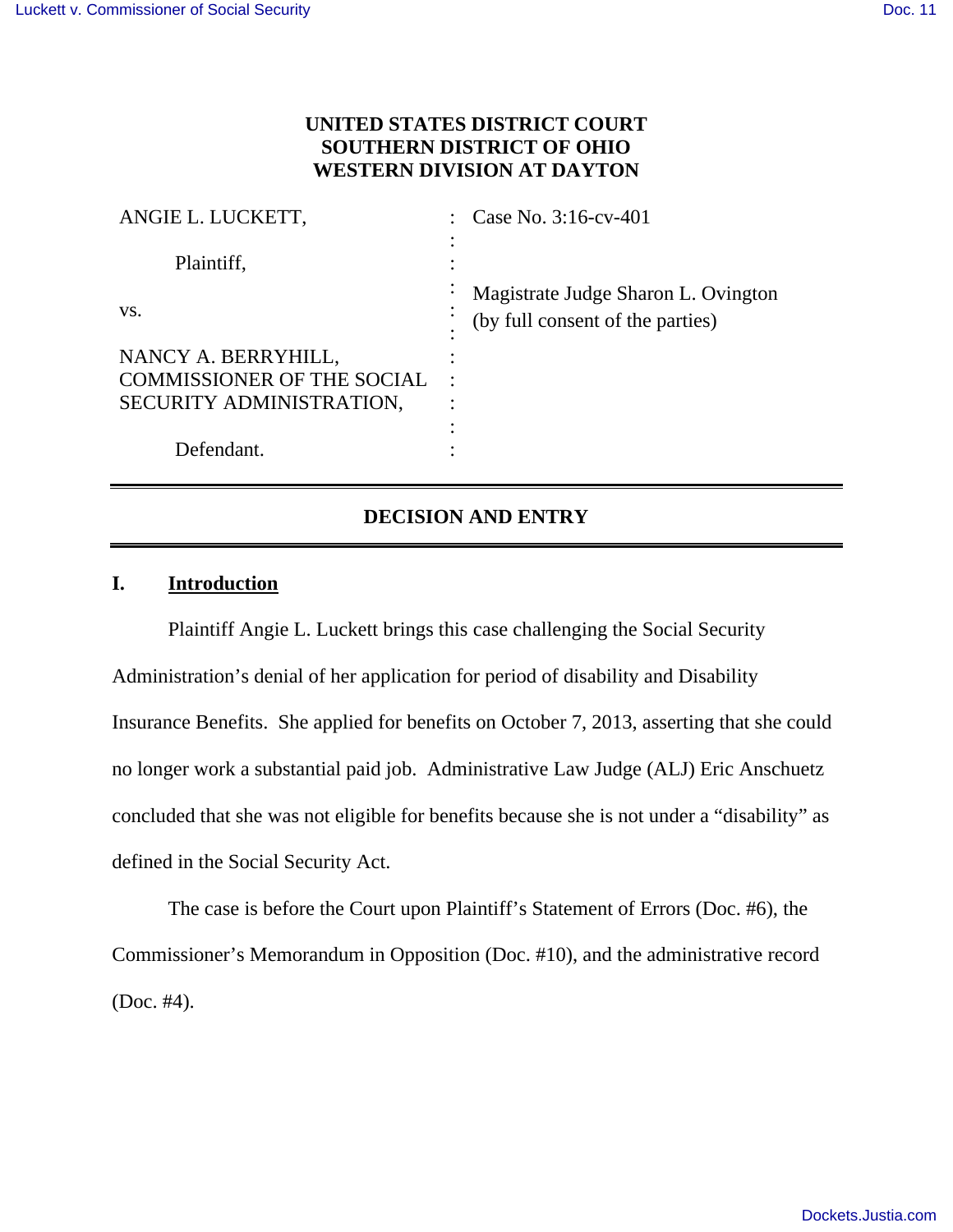Plaintiff seeks a remand of this case for payment of benefits or, at a minimum, for further proceedings. The Commissioner asks the Court to affirm ALJ Anschuetz's nondisability decision.

#### **II. Background**

Plaintiff asserts that she has been under a "disability" since January 18, 2011. She was forty-six years old at that time and was therefore considered a "younger person" under Social Security Regulations. *See* 20 C.F.R. § 404.1563(c). She has a high school education. *See id.* § 404.1564(b)(4).

### **A. Plaintiff's Testimony**

Plaintiff testified at the hearing before ALJ Anschuetz that she cannot work because of pain, cuts, and infections. (Doc. #4, *PageID* #114). Plaintiff gets cuts all over her hands. *Id.* at 116, 127. Sometimes it is because she is using her hands too much or because her skin is really thin and it tears; other times, she does not know the cause or even that it is going to happen. *Id.* at 115-16. She explained, "I think the worst thing is it's unpredictable. You might plan something, and then it starts. You're not going to be able to do whatever it is, because it's … like, it takes over your whole life, you know?" *Id.* at 129.

She had her last "flare up" two weeks before the hearing. *Id.* at 126. By the time of the hearing, the fissures/cuts had closed but she had spots on them and her skin was very thin. *Id.* at 127. When the cuts begin to heal, if she bends her hand, they crack back open. *Id.* at 130-31. "So, it's best just to tape it up and … you have to wait it out …." *Id.* at 131.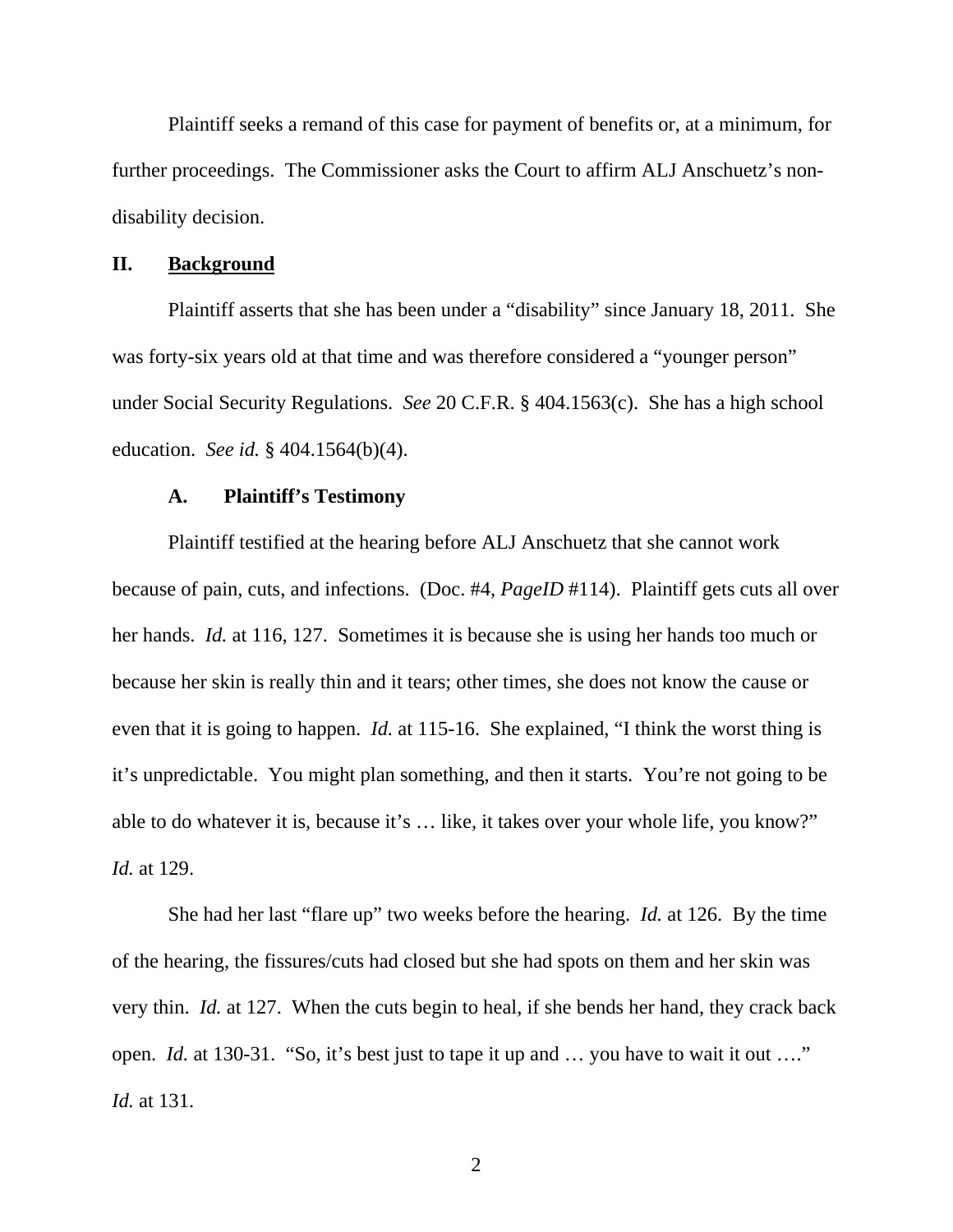Plaintiff wears gloves all the time. *Id.* at 117. She wears compression gloves and gloves made of all cotton. *Id*. She has to wear gloves without fingertips because otherwise the middle of her hand gets really dry and infected. *Id.* at 134. She believes her hands need to be able to breathe. *Id*.

Plaintiff takes several medications including Tramadol, Advil, Clobetasol, and Claritin. *Id.* at 119. She also takes Prednisone and Methylprednisolone but can only do so for short periods of time. *Id.* at 119-20. Plaintiff has a prescription for cortisone cream but also uses an over-the-counter cream. *Id.* at 120, 131. She has used hydrocortisone cream, Fluconazole, Triamcinolone, and Protopic. *Id.* at 132. She uses different ones depending on her symptoms. *Id*. She explained, "it's a chain of reactions. One day you can do this. The next day you -- that does not work for you. So, my counter is full of all different kinds of remedies and whatever, because what works for me today, it might not work for me tomorrow …." *Id.* at 114. Plaintiff also takes medication currently, Claritin—for her allergies. *Id.* at 134.

The problems with Plaintiff's hands began around 2001. *Id.* at 112. She worked steadily until that time but then had to stop. *Id.* at 111. In 2003, Plaintiff went back to work but then did not work from 2004 to 2006. *Id.* at 113. She testified that she was sick or unable to work at that time. *Id*. During the periods of time when she felt better, she went to a temp agency and worked as much as she could. *Id*.

Plaintiff last worked as an intake representative at Community Blood Center in January 2012. *Id.* at 107-08. She set up appointments for people to donate blood. *Id.* at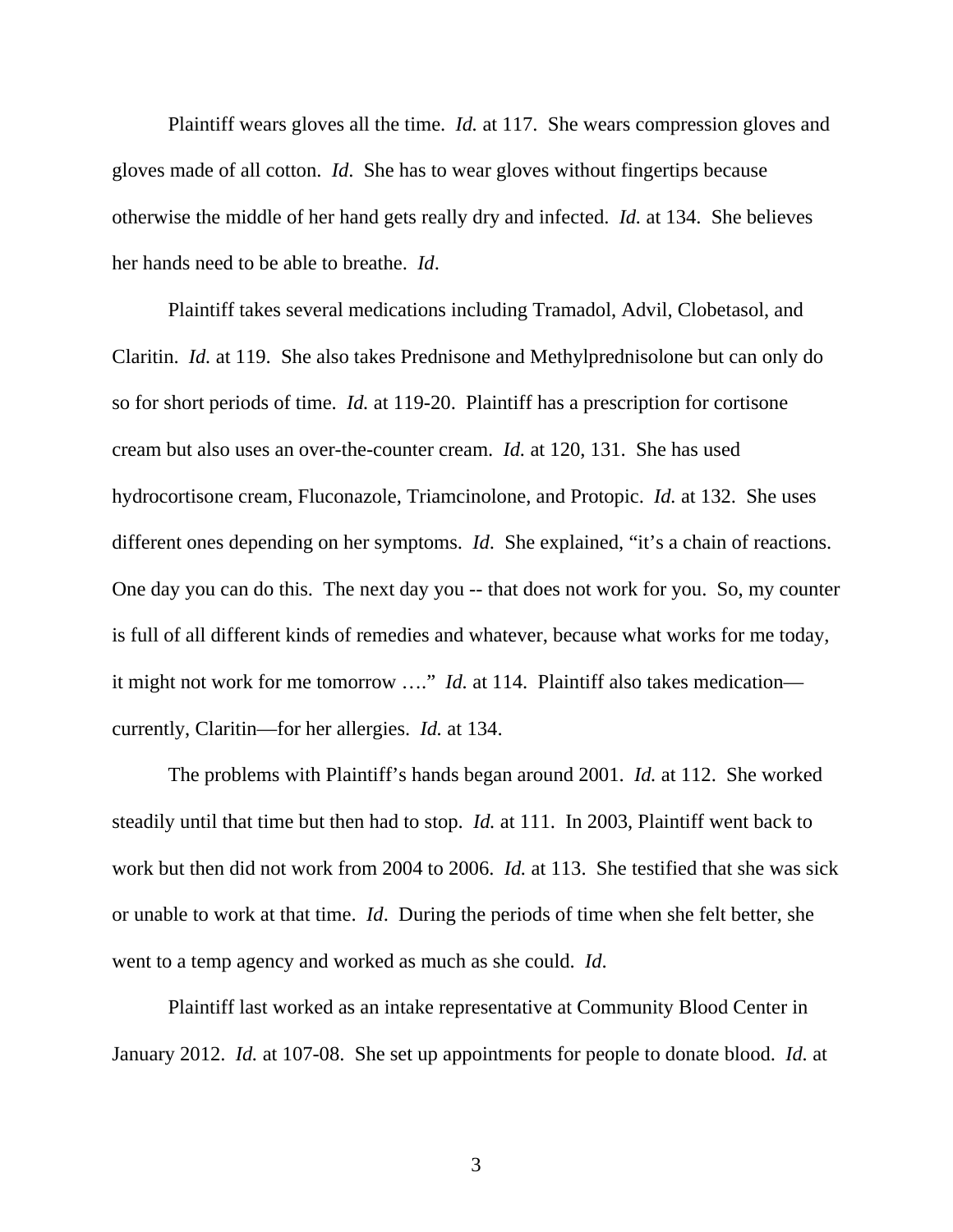108. She quit because, "my hands had gotten so bad that I couldn't keep up with the daily activities." *Id*.

Further, Plaintiff has inflammation and pain in her hands, joints, and feet. *Id.* at 115, 130. Dr. Mary John Thomas, a rheumatologist, diagnosed fibromyalgia. *Id.* at 118. However, Plaintiff never had "the 18-point fibromyalgia test[.]" *Id*.

Plaintiff has not had any mental health treatment but her primary-care physician prescribes medication that helps her sleep. *Id.* at 125. When asked why she needed it, she explained, "it was … everything just came at me at one time, you know? And it's just a little bit too much, you know, sometimes. … [I]t helped me sleep, and it just relaxed me to -- so I didn't have to worry a lot." *Id*.

Plaintiff lives in a house with her husband. *Id.* at 103-04. She has a driver's license and usually drives about three days a month. *Id.* at 104. On an average day, she generally gets up before eight o'clock and does her personal care. *Id.* at 122. Then, she might wash dishes. *Id*. To wash dishes, she has to put on cotton gloves with plastic gloves over them. *Id*. When she wears two pairs of gloves, her hands sometimes sweat, then start to itch. *Id*. She then determines what to do next depending on how her hands are feeling. *Id.* at 122-23. She is sometimes able to cook. *Id.* at 123. And, she can do laundry if she has gloves on. *Id*. Besides those activities, she watches TV. *Id*.

### **B. Medical Opinions**

### **i. Kathryn Balazs, D.O.**

Plaintiff's treating dermatologist, Dr. Balazs, completed an evaluation on September 15, 2014. *Id.* at 521-28. She reported that she began treating Plaintiff on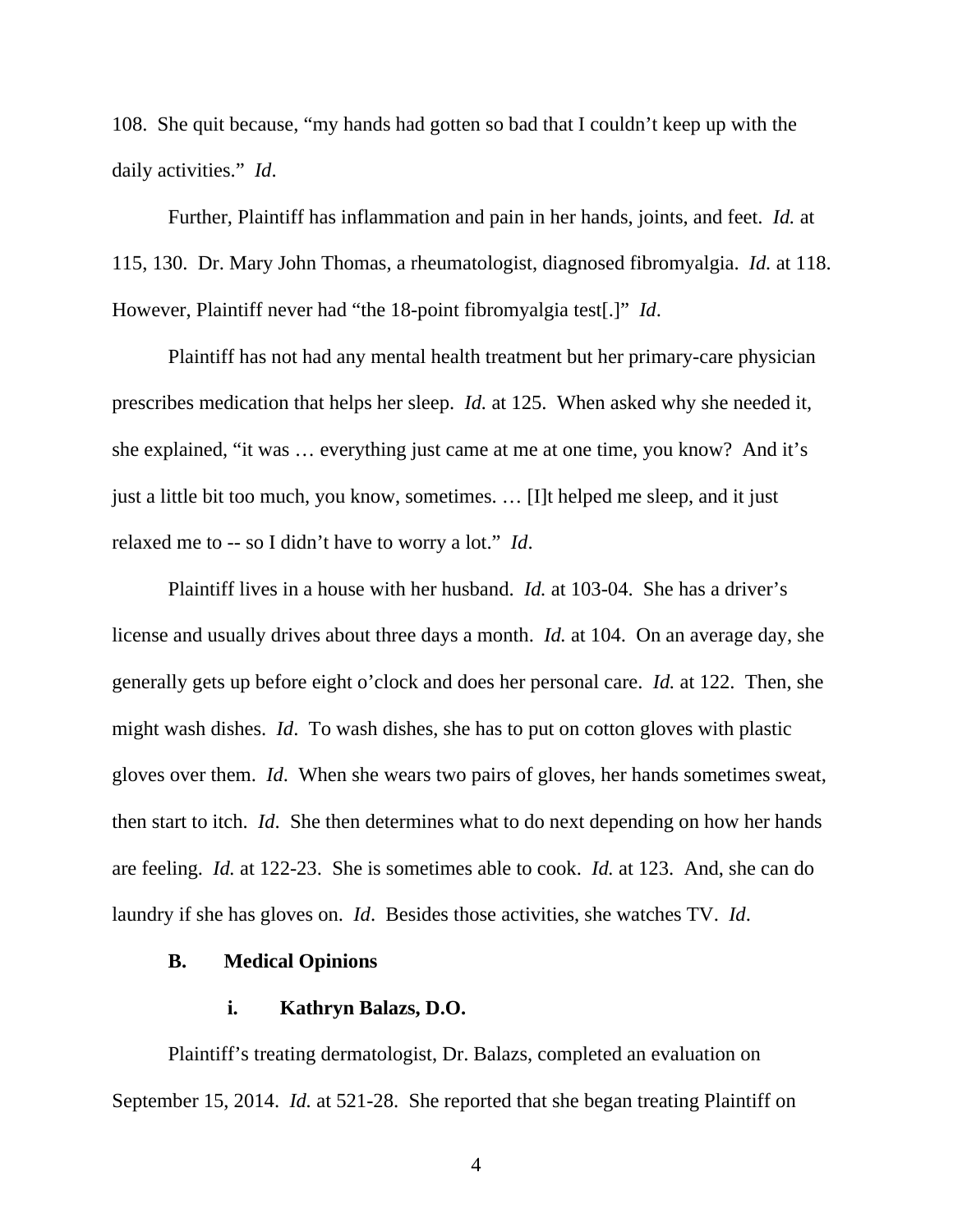January 16, 2012. *Id.* at 522. She diagnosed atopic dermatitis, exfoliative dermatitis, and allergic contact dermatitis. *Id*. Dr. Balazs indicated that the skin on Plaintiff's scalp, face, neck, chest, and hands have lesions that have been present for at least three months. *Id.* at 522-24. But, only the lesions on Plaintiff's hands cause functional loss. *Id.* at 524. Specifically, "When swollen [and] peeling/flared, [Plaintiff] is unable to use her hands. They crack from the swelling … and are painful. This may last several weeks each time. She is very compliant but her disease is very challenging to control." *Id*. Plaintiff has tried several different medications, including topical steroids, oral steroids, barrier repair creams, intramuscular steroids, and antihistamines. *Id.* at 526. Plaintiff is compliant with—and the lesions respond to—treatment. *Id*.

Dr. Balazs also provided stark comments detailing her treatment of Plaintiff:

I have seen lots [and] lots of Dermatitis in my 14 years as a practicing Dermatologist, and Ms. Luckett's case is one of the most severe. She does everything I ask of her and she is very difficult to control regardless. She is more than willing to see other specialists to see if they can help—like Rheumatology and Allergy[—]but so far her skin condition is NOT well controlled. The frequency [and] severity of her outbreaks have lessened but she still gets swollen, inflamed skin on her hands, neck, face, [and] chest quite regularly. I feel that it would be very difficult for her to work with her hands in a job that required reliable attendance. She could work intermittently but her flares are not predictable [and] when they occur are severe [and] she would need to be off work.

*Id.* at 528 (emphasis in original).

## **ii. Bradley Lewis, M.D., & Malika Haque, M.D.**

Dr. Lewis reviewed Plaintiff's medical records on November 19, 2013. *Id.* at 154-

62. He found that Plaintiff has two severe impairments: dermatitis and fibromyalgia. *Id.*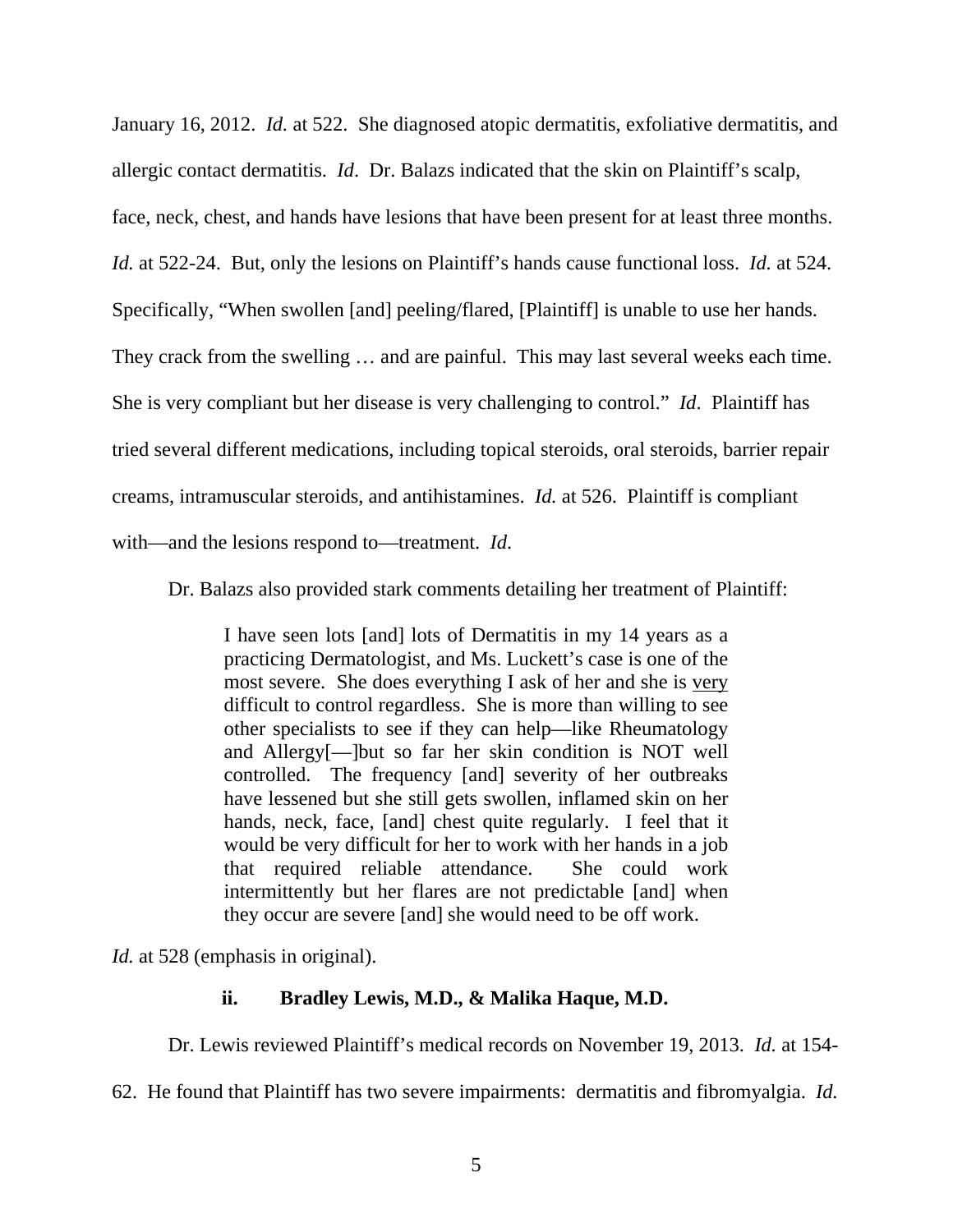at 157. Dr. Lewis opined that she could lift and/or carry twenty pounds occasionally and ten pounds frequently. *Id.* at 158. She could stand and/or walk for a total of six hours in an eight-hour workday and sit for six hours total. *Id.* Her ability to push and/or pull is limited in both upper extremities. *Id.* She can frequently handle, stoop, kneel, crouch, crawl, and climb ladders/ropes/ scaffolds. *Id.* at 158-59. She should avoid even moderate exposure to wetness. *Id.* at 159. Dr. Lewis concluded that Plaintiff is not under a disability. *Id.* at 161.

 On February 19, 2014, Dr. Haque reviewed Plaintiff's records and confirmed Dr. Lewis' assessment. *Id.* at 164-74.

## **III. Standard of Review**

The Social Security Administration provides Disability Insurance Benefits to individuals who are under a "disability," among other eligibility requirements. *Bowen v. City of New York,* 476 U.S. 467, 470 (1986); *see* 42 U.S.C. § 423(a)(1)(E). The term "disability"—as defined by the Social Security Act—has specialized meaning of limited scope. It encompasses "any medically determinable physical or mental impairment" that precludes an applicant from performing a significant paid job—i.e., "substantial gainful activity," in Social Security lexicon. 42 U.S.C. § 423(d)(1)(A); *see Bowen,* 476 U.S. at 469-70.

Judicial review of an ALJ's non-disability decision proceeds along two lines: "whether the ALJ applied the correct legal standards and whether the findings of the ALJ are supported by substantial evidence." *Blakley v. Comm'r of Soc. Sec.*, 581 F.3d 399, 406 (6th Cir. 2009); *see Bowen v. Comm'r of Soc. Sec*., 478 F.3d 742, 745-46 (6th Cir.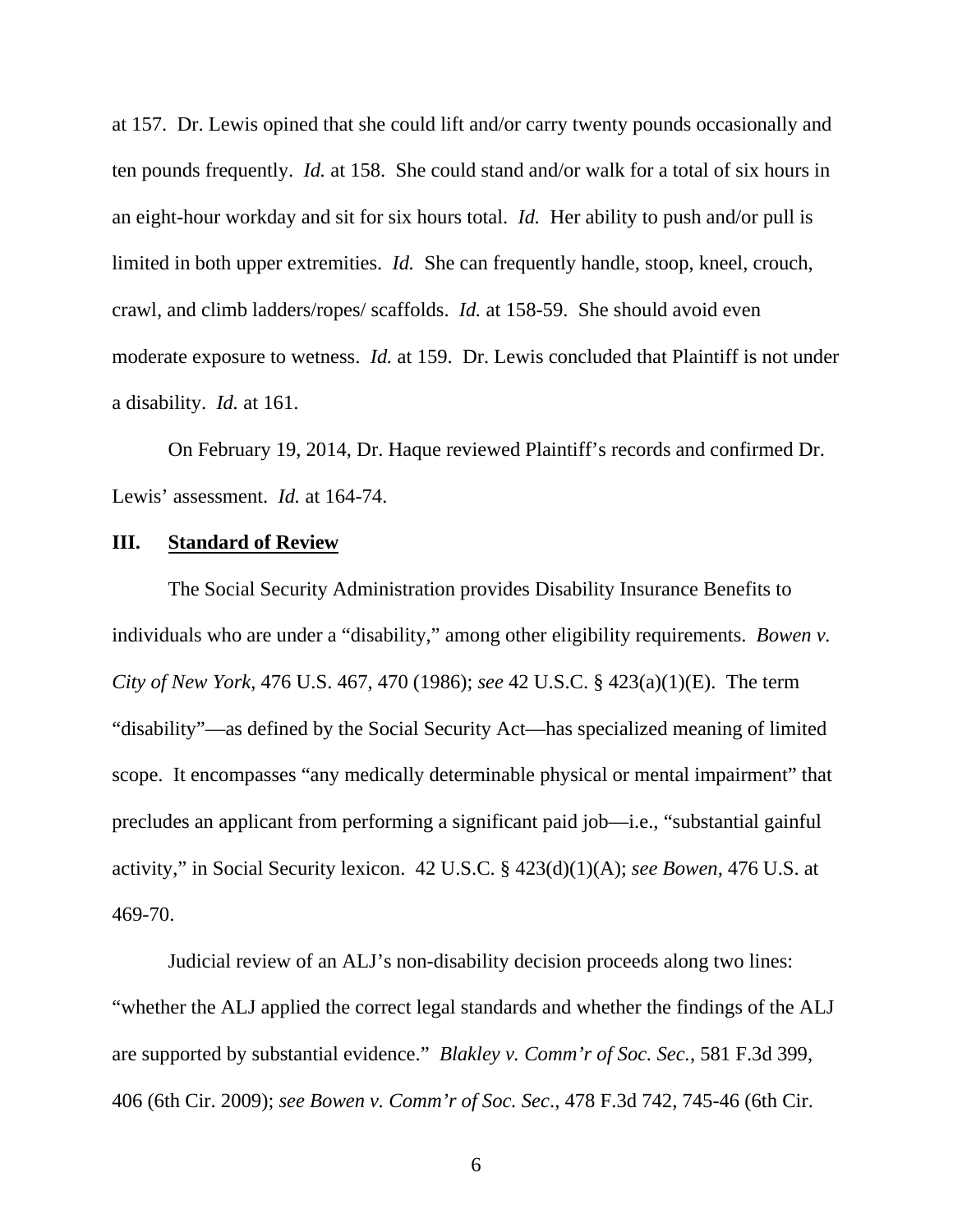2007). Review for substantial evidence is not driven by whether the Court agrees or disagrees with the ALJ's factual findings or by whether the administrative record contains evidence contrary to those factual findings. *Gentry v. Comm'r of Soc. Sec.*, 741 F.3d 708, 722 (6th Cir. 2014); *Rogers v. Comm'r of Soc. Sec.*, 486 F.3d 234, 241 (6th Cir. 2007). Instead, the ALJ's factual findings are upheld if the substantial-evidence standard is met—that is, "if a 'reasonable mind might accept the relevant evidence as adequate to support a conclusion.'" *Blakley*, 581 F.3d at 407 (quoting *Warner v. Comm'r of Soc. Sec.*, 375 F.3d 387, 390 (6th Cir. 2004)). Substantial evidence consists of "more than a scintilla of evidence but less than a preponderance …." *Rogers*, 486 F.3d at 241 (citations and internal quotation marks omitted); *see Gentry*, 741 F.3d at 722.

The other line of judicial inquiry—reviewing the correctness of the ALJ's legal criteria—may result in reversal even when the record contains substantial evidence supporting the ALJ's factual findings. *Rabbers v. Comm'r of Soc. Sec.*, 582 F.3d 647, 651 (6th Cir. 2009); *see Bowen*, 478 F.3d at 746. "[E]ven if supported by substantial evidence, 'a decision of the Commissioner will not be upheld where the SSA fails to follow its own regulations and where that error prejudices a claimant on the merits or deprives the claimant of a substantial right.'" *Rabbers*, 582 F.3d at 651 (quoting in part *Bowen*, 478 F.3d at 746, and citing *Wilson v. Comm'r of Soc. Sec.*, 378 F.3d 541, 546-47 (6th Cir. 2004)).

### **IV. The ALJ's Decision**

 As noted previously, it fell to ALJ Anschuetz to evaluate the evidence connected to Plaintiff's application for benefits. He did so by considering each of the five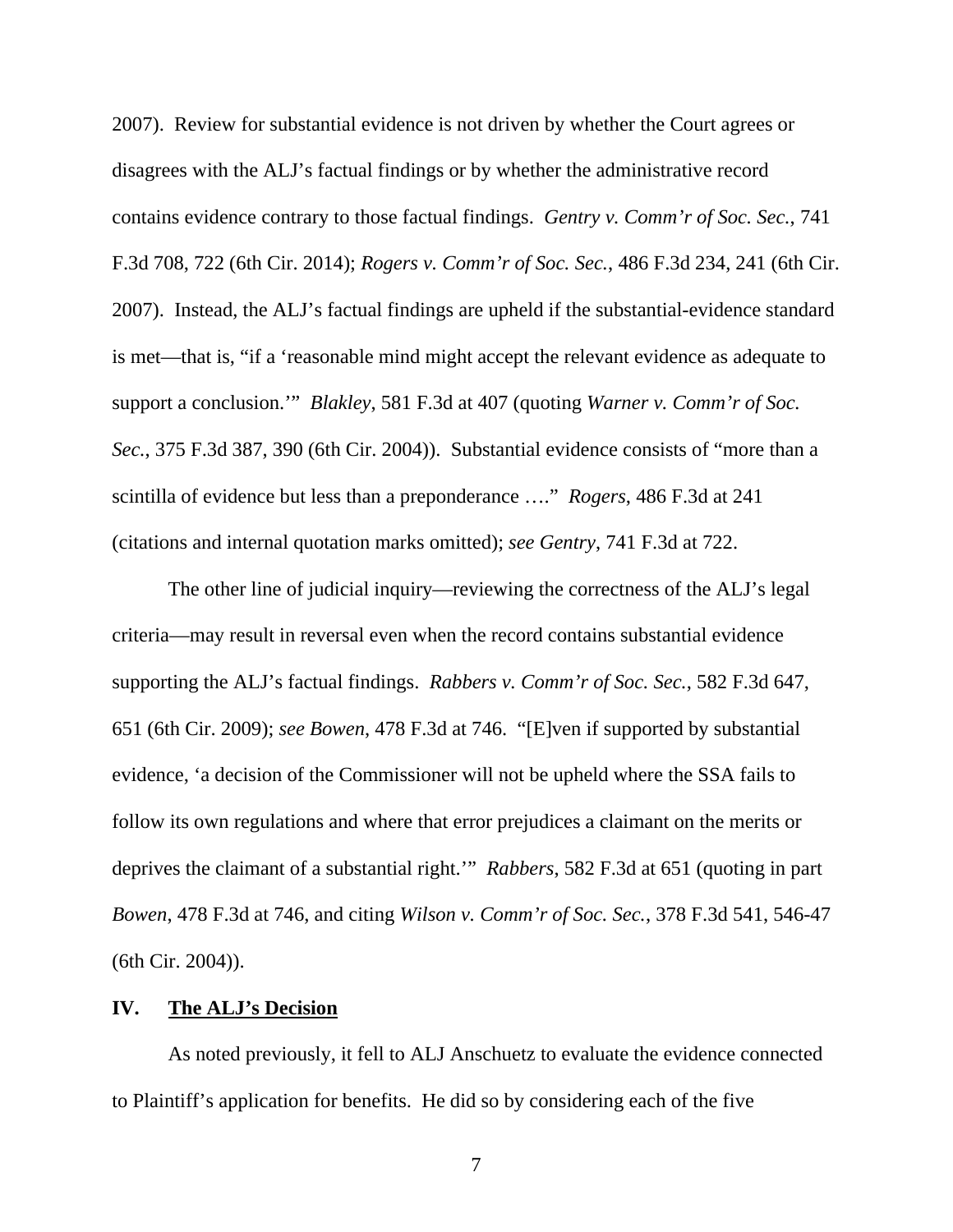sequential steps set forth in the Social Security Regulations. *See* 20 C.F.R. § 404.1520.

He reached the following main conclusions:

| Step 1: | Plaintiff engaged in substantial gainful activity between January 18, |
|---------|-----------------------------------------------------------------------|
|         | 2011 and January 31, 2012.                                            |

- Step 2: She has the severe impairments of dermatitis and myalgias.
- Step 3: She does not have an impairment or combination of impairments that meets or equals the severity of one in the Commissioner's Listing of Impairments, 20 C.F.R. Part 404, Subpart P, Appendix 1.
- Step 4: Her residual functional capacity, or the most she could do despite her impairments, *see Howard v. Comm'r of Soc. Sec*., 276 F.3d 235, 239 (6th Cir. 2002), consists of "light work … except: she can stand and/or walk up to 6 hours in an 8-hour workday and sit up to 6 hours in an 8-hour workday. She can use her hands occasionally for handling. Her ability to climb ramps and stairs is unlimited. She is able to frequently climb ladders, ropes, or scaffolds. She can frequently balance, stoop, kneel, crouch, and crawl. She must also avoid moderate exposure to wetness."
- Step 4: She is unable to perform any of her past relevant work.
- Step 5: She could perform a significant number of jobs that exist in the national economy.

(Doc. #4, *PageID* #s 78-88). These main findings led the ALJ to ultimately conclude that

Plaintiff was not under a benefits-qualifying disability. *Id.* at 88.

# **V. Discussion**

Plaintiff contends that the ALJ "erred in failing to give controlling weight to the

opinion of [Plaintiff's] treating physician[;] … in failing to properly assess [her]

credibility[;] … [and] in failing to account for the entirety of the vocational expert's

testimony." (Doc. #6, *PageID* #653). The Commissioner maintains that substantial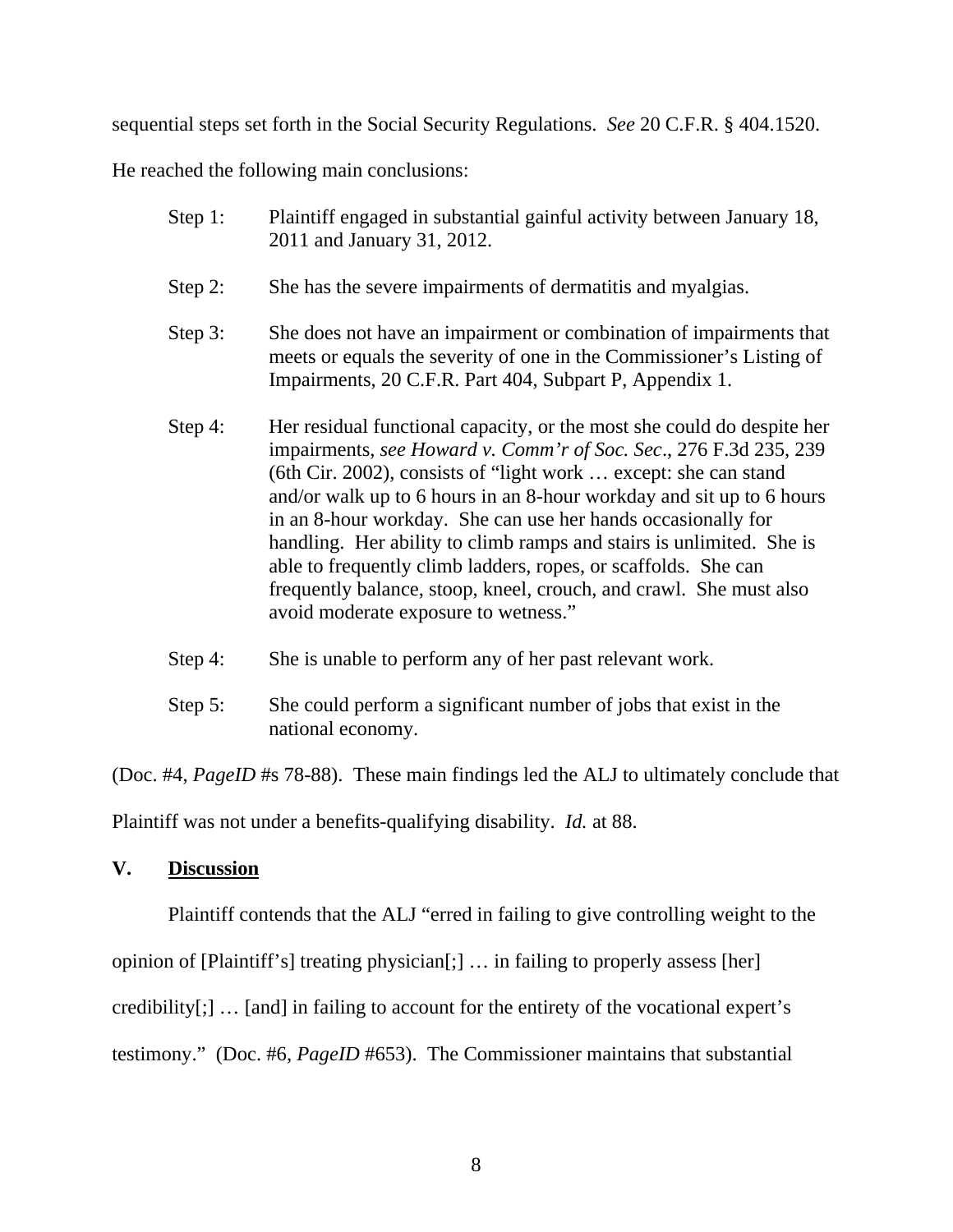evidence supports ALJ's evaluation of the medical evidence, Plaintiff's credibility, and the vocational expert's testimony.

## **A. Medical Opinions**

Social Security Regulations require ALJs to adhere to certain standards when weighing medical opinions. "Key among these is that greater deference is generally given to the opinions of treating physicians than to those of non-treating physicians, commonly known as the treating physician rule." *Rogers,* 486 F.3d at 242 (citations omitted). The rule is straightforward:

> Treating-source opinions must be given "controlling weight" if two conditions are met: (1) the opinion "is well-supported by medically acceptable clinical and laboratory diagnostic techniques"; and  $(2)$  the opinion "is not inconsistent with the other substantial evidence in [the] case record."

*Gayheart v. Comm'r of Soc. Sec.*, 710 F.3d 365, 376 (6th Cir. 2013) (quoting in part 20 C.F.R. § 404.1527(c)(2)); *see Gentry*, 741 F.3d at 723.

If the treating physician's opinion is not controlling, "the ALJ, in determining how much weight is appropriate, must consider a host of factors, including the length, frequency, nature, and extent of the treatment relationship; the supportability and consistency of the physician's conclusions; the specialization of the physician; and any other relevant factors." *Rogers*, 486 F.3d at 242 (citing *Wilson*, 378 F.3d at 544).

 The Regulations also require ALJs to provide "good reasons" for the weight placed upon a treating source's opinions. *Wilson*, 378 F.3d at 544. This mandatory "good reasons" requirement is satisfied when the ALJ provides "specific reasons for the weight placed on a treating source's medical opinions." *Id*. (quoting Soc. Sec. R. 96-2p,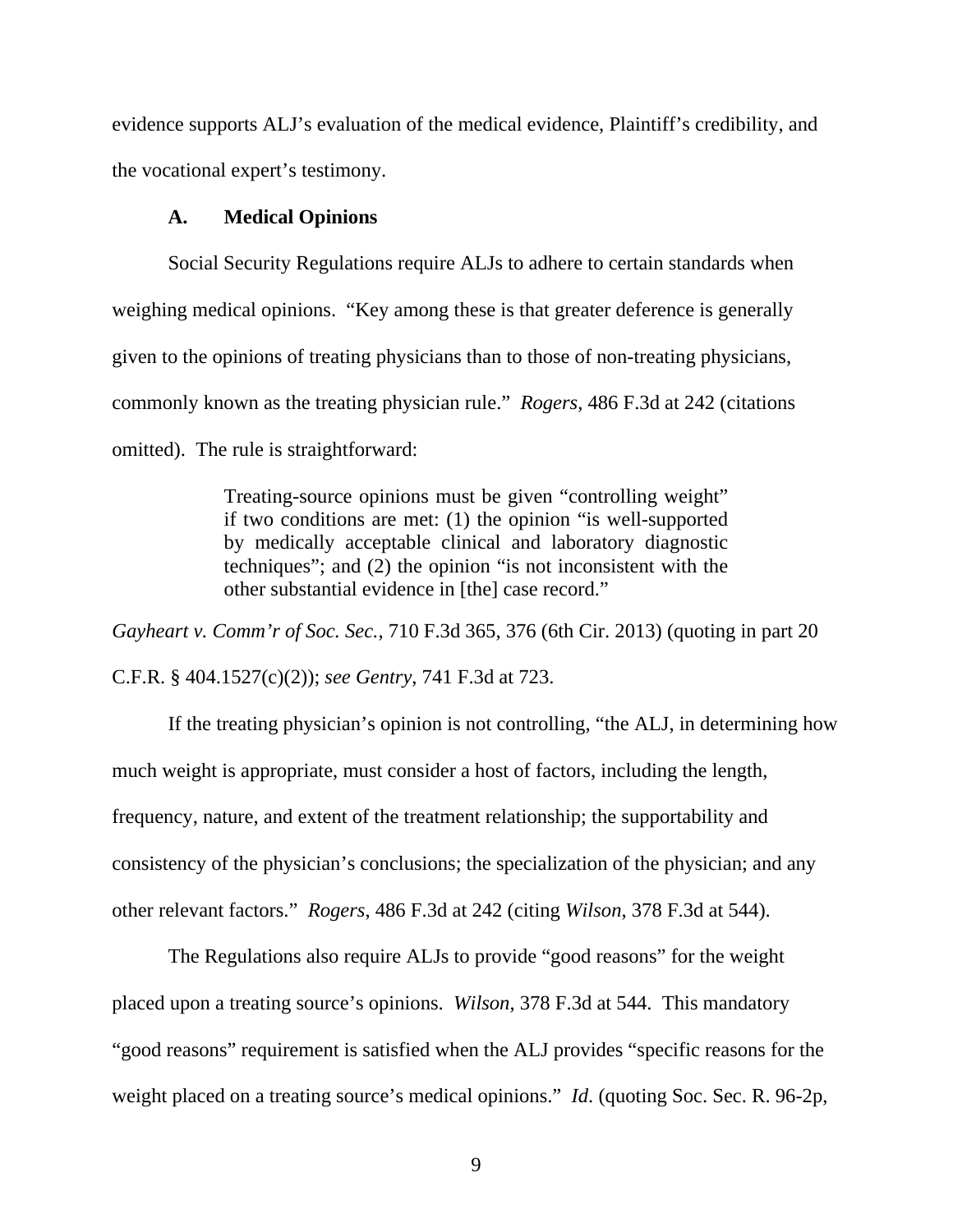1996 WL 374188, at \*5 (Soc. Sec. Admin. July 2, 1996)). The goal is to make clear to any subsequent reviewer the weight given and the reasons for that weight. *Id*. Substantial evidence must support the reasons provided by the ALJ. *Id*.

ALJ Anschuetz found that the opinions of Plaintiff's treating dermatologist, Dr. Balazs, could be separated into two groups: 2012 opinions and 2014 opinions. He observed that twice in 2012, Dr. Balazs opined that Plaintiff could return to work without restrictions. (Doc. #4, *PageID* #85). In the same year, Dr. Balazs stated, "if [Plaintiff] did experience a severe flare, she may have trouble working due to discomfort." *Id.* at 85. The ALJ noted, however, "in that same medical source statement, Dr. Balazs reported [Plaintiff's] impairment does *not* affect a major life activity … [and] does not prevent [Plaintiff] [from] performing essential functions of her job." *Id.* at 85-86.

The ALJ assigned these opinions from 2012 "great weight" for a couple reasons. *Id.* at 86. He correctly observed that Dr. Balazs is Plaintiff's treating physician. And, he found her opinions to be generally consistent with Plaintiff's treatment records. More specifically, she "acknowledged [Plaintiff's] skin problems, but Dr. Balazs did not report [Plaintiff] was precluded from work because of them [and noted] … [Plaintiff] had only 'discomfort' even during a severe flare-up." *Id.* The ALJ concluded, "the fact that Dr. Balazs concluded that [Plaintiff] could return to work without any limitations twice in 2012 supports a finding that [Plaintiff] did not have a functional impairment that prevented her from working for a 12 month period prior to January 2013." *Id.*

 In 2014, according to the ALJ, Dr. Balazs opined Plaintiff was more limited by her condition. *Id.* "Specifically, in September 2014, she reported that [Plaintiff] 'was unable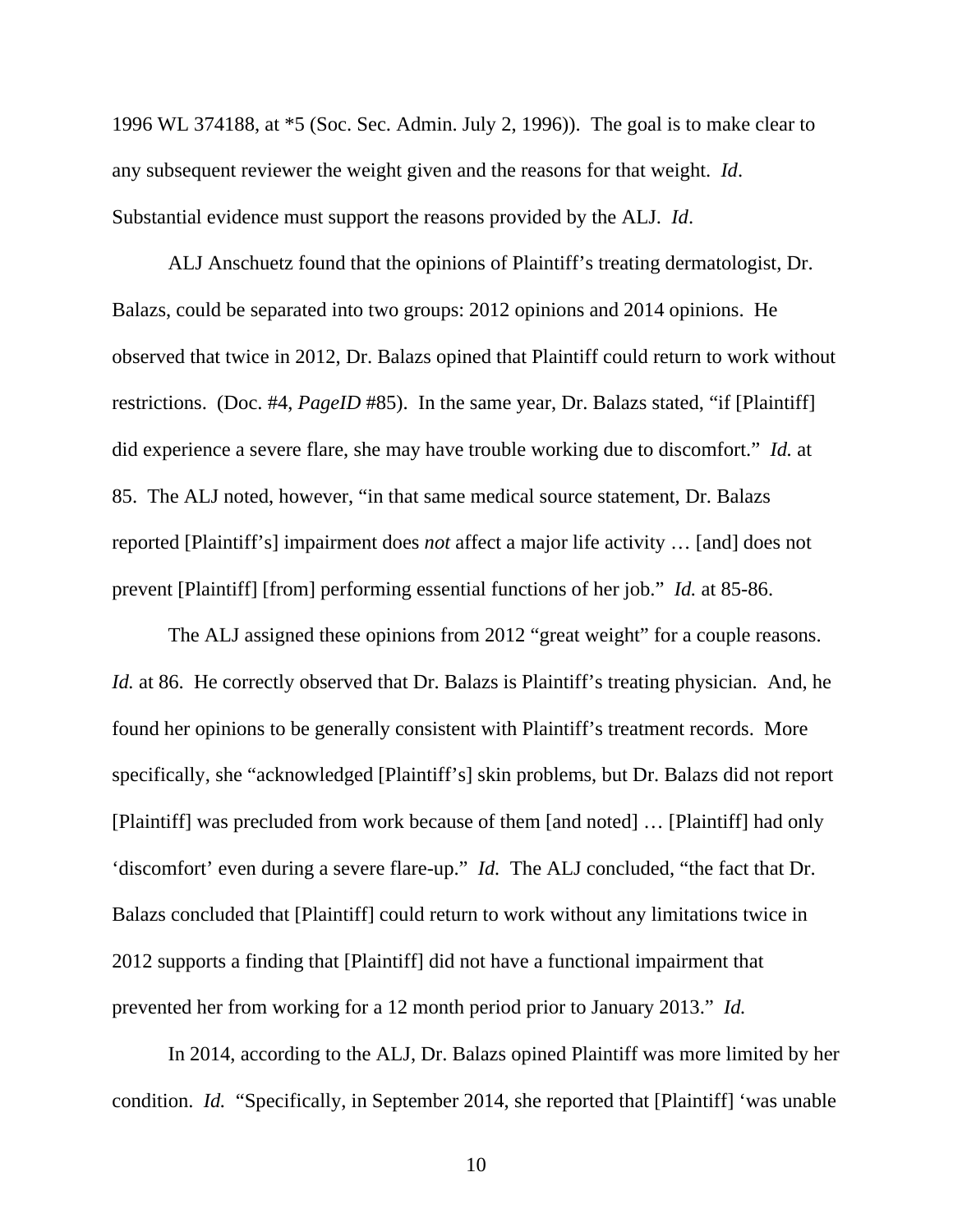to use her hands when they became swollen, which could last for weeks.' Nevertheless, she also stated [Plaintiff] could work intermittingly, although [Plaintiff's] flares are not predictable, and when they occur, [Plaintiff] may have to be off work." *Id.* (citations omitted). He assigned these more recent opinions "some weight," finding:

> [T]hese opinions do not account for the fact that [Plaintiff] has failed, on many occasions, to follow prescribed treatments or to follow-up with specialists in order to prevent these flare-ups from occurring. In fact, the record suggests that [Plaintiff] continually exposed herself to food and aeroallergens despite having the knowledge that she was allergic to them and she would have some sort of reaction as a result. I cannot give great weight to Dr. Balazs' conclusion that [Plaintiff's] impairments prevent [Plaintiff] from working when [Plaintiff] knowingly exposes herself to the very factors that cause her symptoms to become so limiting.

*Id.* 

ALJ Anschuetz does not refer to the treating physician rule—or either of its conditions—in his evaluation of either set of opinions and, instead, jumps straight to the factors. The Commissioner makes the same mistake, asserting without previous mention of the treating physician rule, "The regulations dictate that an ALJ evaluate a treating source opinion using specific factors of: (1) the treatment relationship  $\ldots$ ; (2) supportability …; (3) consistency with the record as a whole; (4) area of specialization of the source; and (5) 'other factors' …." (Doc. #10, *PageID* #675) (citing 20 C.F.R. § 404.1528(c)). This constitutes error: "these factors are properly applied only after the ALJ has determined that a treating-source opinion will not be given controlling weight." *Gayheart*, 710 F.3d at 376 (citing 20 C.F.R. § 404.1527(c)(2)). Further, this approach to weighing the treating physician's opinion erroneously ignores the hierarchy established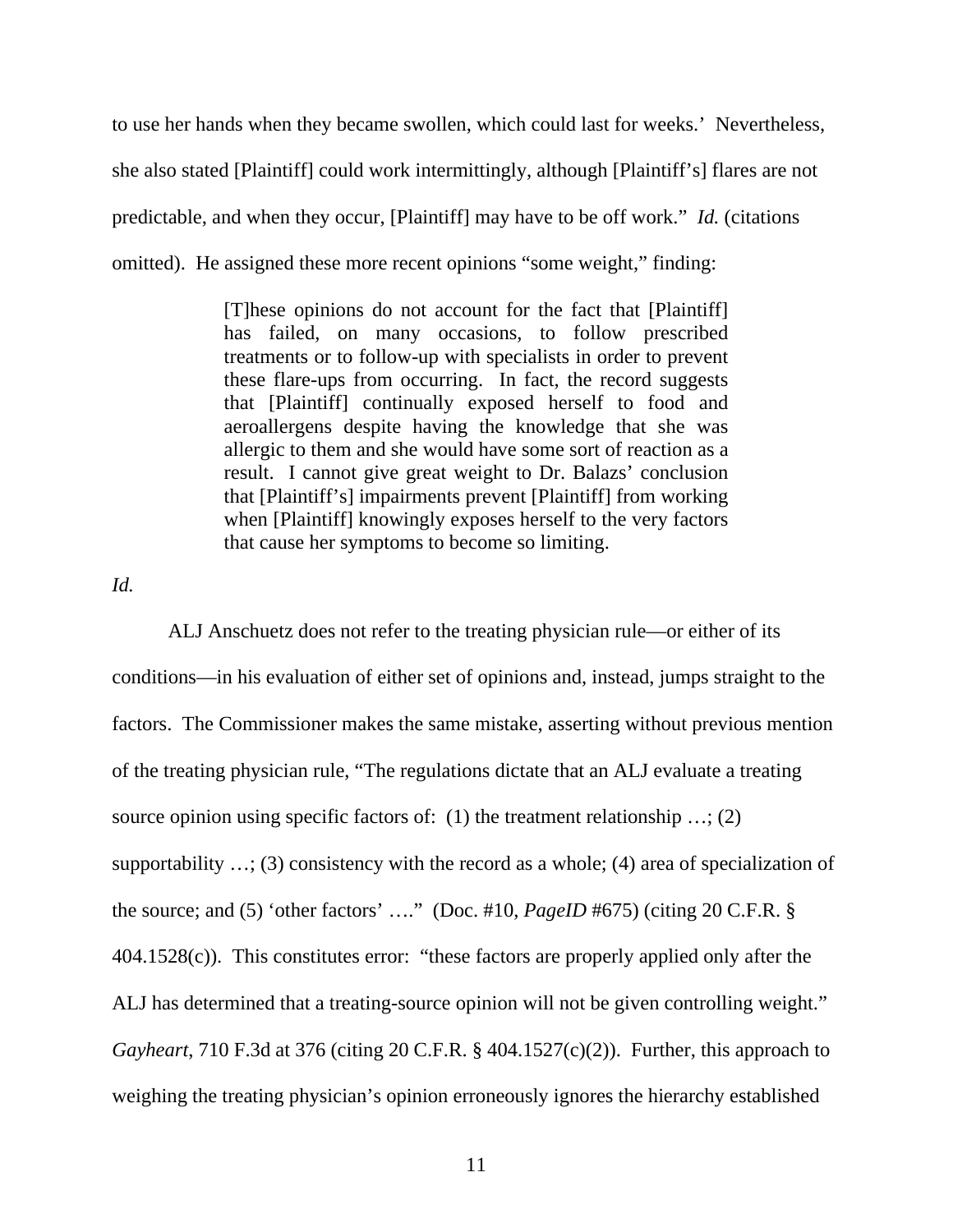by the Regulations and fails to give any deference to the treating physician's opinions. *See* 20 C.F.R. § 404.1527(c)(2) ("[W]e give more weight to medical opinions from your treating sources, since these sources are likely to be the medical professionals most able to provide a detailed, longitudinal picture of your medical impairment(s) and may bring a unique perspective to the medical evidence that cannot be obtained from the objective medical findings alone or from reports of individual examinations …."). And, because ALJ Anschuetz did not address the treating physician rule, the Court cannot engage in a meaningful review of whether he properly applied it to Dr. Balazs' opinion. *Gayheart,*  710 F.3d at 377.

The ALJ's discussion of the factors is too limited. He does acknowledge that Dr. Balazs is one of Plaintiff's treating physicians. He, however, does not recognize the length of their relationship or frequency of exam. Dr. Balazs treated Plaintiff consistently from January 16, 2012 until December 20, 2012 and from October 8, 2013 until, at least, April 2, 2015. (Doc. #4, *PageID* #s 467-520, 612-48); *see* 20 C.F.R. § 404.1527(c)(2)(i) ("Generally, the longer a treating source has treated you and the more times you have been seen by a treating source, the more weight we will give to the source's medical opinion."). The ALJ also overlooked—or ignored—the nature and extent of their treatment relationship. For example, Dr. Balazs sent biopsies of Plaintiff's skin to Dermatopathology Laboratory of Central States for several tests, including a cutaneous immunofluorescence test; referred Plaintiff to Dr. Gary D. Palmer for UV light treatment; and referred her to Dr. Shobha R. Wani, a rheumatologist, for treatment of pain. (Doc. #4, *PageID* #s 468, 513-14, 586-93); *see* 20 C.F.R. § 404.1527(c)(2)(ii) ("Generally, the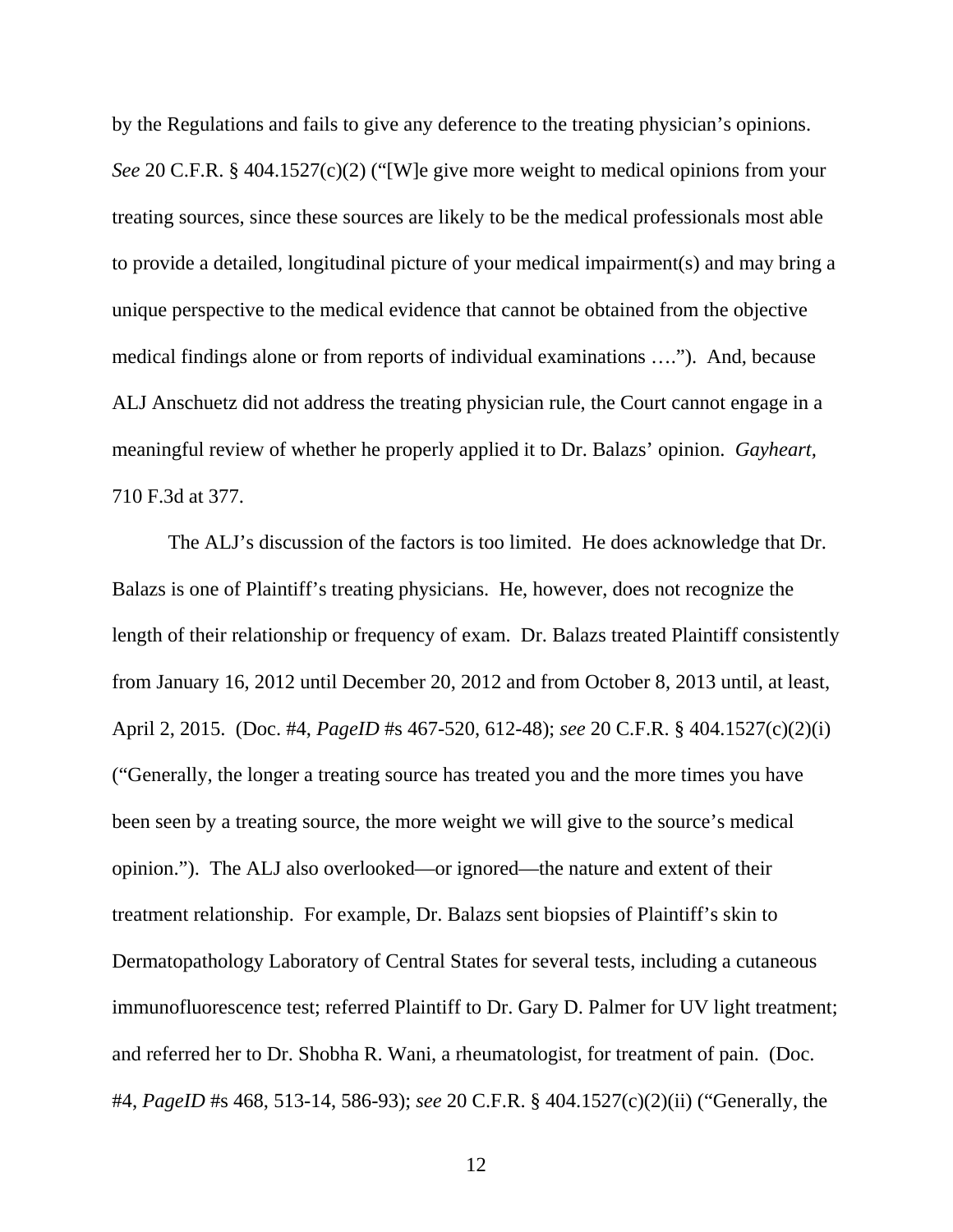more knowledge a treating source has about your impairment(s) the more weight we will give to the source's medical opinion. We will look at the treatment the source has provided and at the kinds and extent of examinations and testing the source has performed or ordered from specialists and independent laboratories.").

The ALJ specifically addresses the consistency of Dr. Balazs' 2012 opinions, finding that they are consistent with Plaintiff's treatment notes, and in a roundabout way, he finds Dr. Balazs' 2014 opinions are not consistent with Plaintiff's actions. (Doc. #4, *PageID* #86); *see* 20 C.F.R. § 404.1527(c)(4) ("Generally, the more consistent a medical opinion is with the record as a whole, the more weight we will give to that medical opinion.").

Substantial evidence, however, does not support these findings. The ALJ's summary—or interpretation—of Dr. Balazs' opinions and treatment notes is, at the very least, incomplete. Dr. Balazs' opinions, particularly when read in the context of her treatment notes, paint a much different picture of Plaintiff's impairments than what was drawn by the ALJ. Although the ALJ is correct that Dr. Balazs indicated Plaintiff could return to work twice in 2012, the notes reveal that there were significant periods of time Plaintiff was unable to return to work. For example, on January 27, 2012, a certified nurse practitioner from Dr. Balazs' office, Virginia Gullen completed a FMLA Medical Certification. (Doc. #4, *PageID* #s 511-12). She indicated that their office began treating Plaintiff for "significant facial swelling [and] edema [in her] periorbital areas [and] severely dry, fissured skin [on her] hands" on January 16, 2012, and she would be "incapacitated" until March 1, 2012. *Id.* After this, the treatment notes are slightly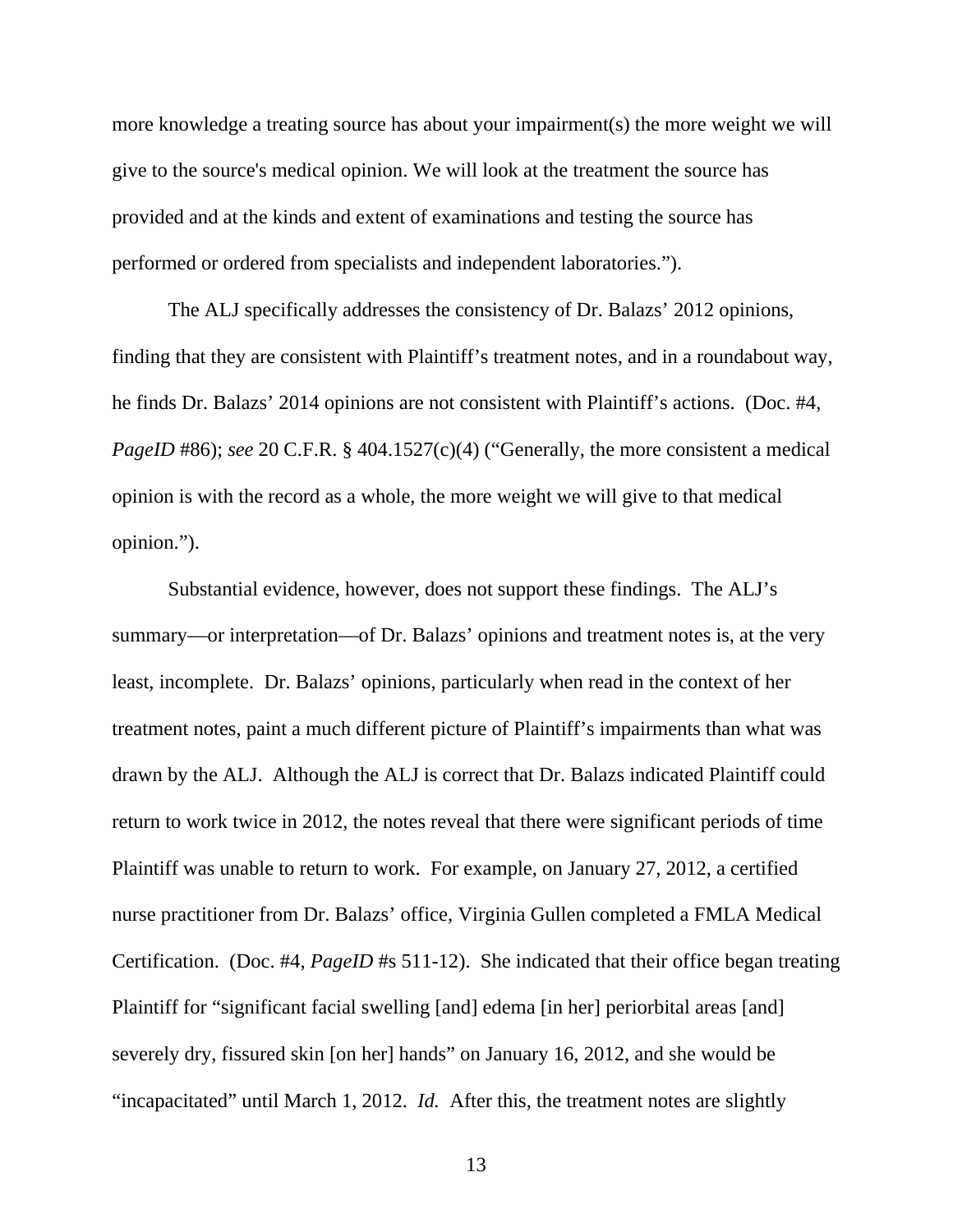puzzling. For example, a treatment note from May 21, 2012 indicated, "[Plaintiff] was supposed to go back to work today -- she can't because her hands are really flaring." *Id.* at 497. However, it is unclear when she became unable to work. Then, on June 7, 2012, Dr. Balazs opined, "[Plaintiff] can return to work on June 25, 2012. There are no restrictions as long as she is not experiencing a flare."<sup>1</sup> *Id.* at 491. It is not clear, however, if Plaintiff did return to work on June 25, 2012 because on July 17, 2012, Dr. Balazs noted on a prescription form, "Her severe eczema is ongoing but it is progressing with our treatment. Dr. Balazs will evaluate the situation at August appointment and decide if [Plaintiff] should return to work." *Id.* at 486. On August 7, 2012, Dr. Balazs indicated Plaintiff could return to work on August 14, and on August 10, Plaintiff "may extend time off work" until August 27 to give her "more time for [her] hands to clear." *Id.* at 487. And then, as the ALJ mentioned, on December 12, 2012, Dr. Balazs opined that Plaintiff "is cleared to return to work. Her condition is resolved." *Id.* at 475. Together, these notes show a distinct pattern of Plaintiff's condition interfering with her ability to work—a pattern ALJ Anschuetz did not address.

Then, in January 2013, Plaintiff stops treatment with Dr. Balazs and begins with Dr. Bane. It is from Dr. Bane's treatment notes that ALJ Anschuetz finds evidence of Plaintiff failing to follow prescribed treatment and "knowingly expos[ing] herself to the very factors that cause her symptoms to become so limiting." *Id.* at 86, 358-59, 434-53, 541-65. Under Social Security Ruling 82-59, "Where the treating source has prescribed

 $\overline{a}$ 

<sup>&</sup>lt;sup>1</sup> The ALJ summarized this statement as, "Dr. Balazs concluded on June 25, 2012, [Plaintiff] could return to work without any restriction." (Doc. #4, *PageID* #85).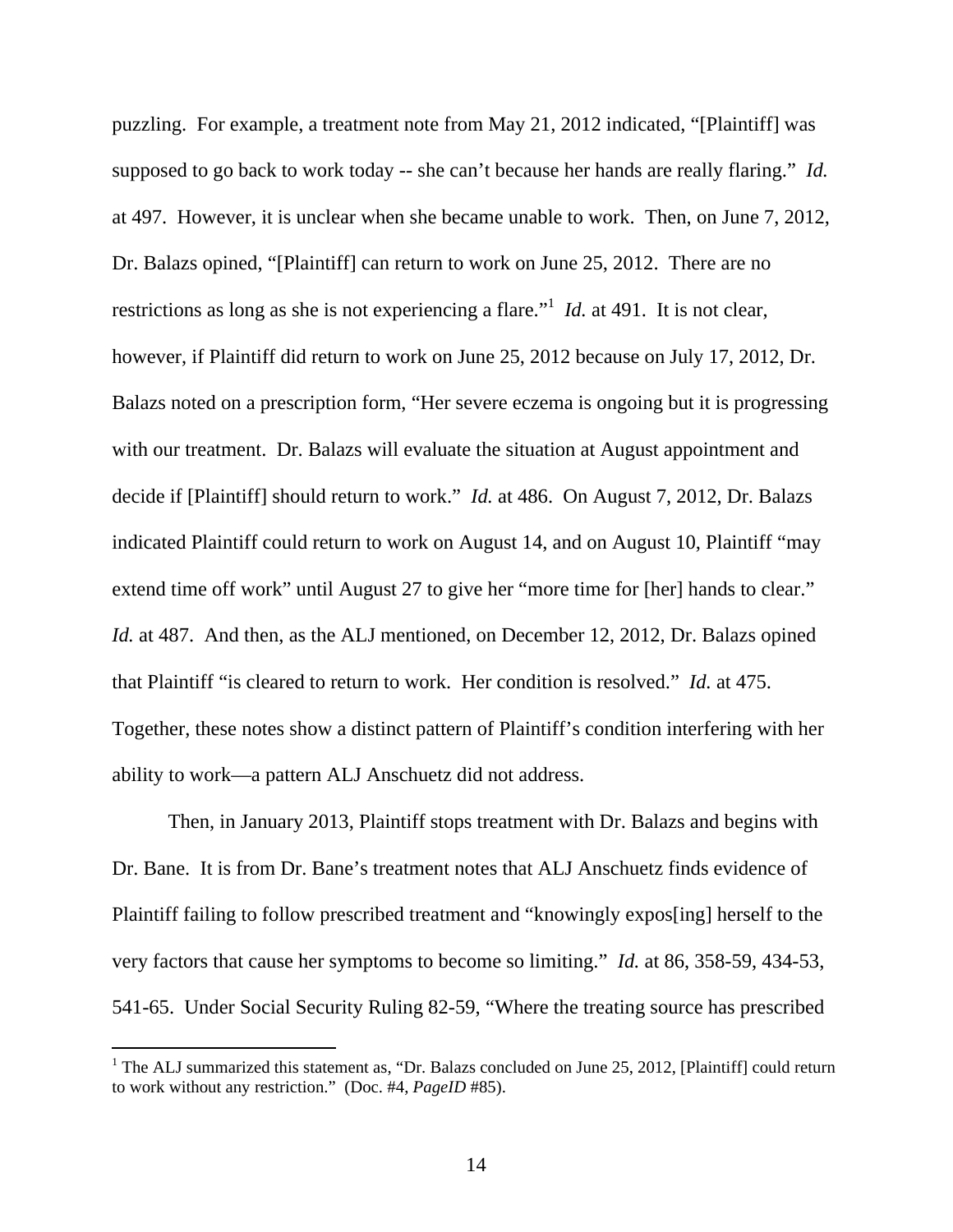treatment …, but the disabled individual is not undergoing such treatment, appropriate development must be made to resolve whether the claimant … is justifiably failing to undergo the treatment prescribed." 1982 WL 31384, at \*2 (Soc. Sec. Admin. 1982). This development includes giving the claimant the "opportunity to fully express the specific reason(s) for not following the prescribed treatment. Detailed questioning may be needed to identify and clarify the essential factors of refusal." *Id.* Specifically, the claimant should be asked "whether they understand the nature of the treatment and the probable course of the medical condition (prognosis) with and without the treatment prescribed." *Id.* And, the claimant "should be made aware that the information supplied will be used in deciding the disability claim and that, because of the requirements of the law, continued failure to follow prescribed treatment without good reason can result in denial or termination of benefits." *Id.* The development further extends to the treating physician: "After documenting the claimant's … statements concerning the refusal of treatment, it may be necessary to recontact the treating source to substantiate or clarify what the individual was told." *Id.* at \*3. In the present case, the ALJ did not ask the required detailed questions and did not notify Plaintiff that failure to follow prescribed treatment could result in the denial of benefits.

Nevertheless, the ALJ is correct to that extent that Dr. Bane's notes do contain numerous references to, for example, Plaintiff's failure to meet with a dietician, avoid known allergens, and/or use medication as prescribed. (Doc. #4, *PageID* #s 437, 447, 553, 556). However, Dr. Bane's notes also show that Plaintiff reported "working with both Dr. Schatzel and Dr. Debrosse to help find a diet plan that prevents her from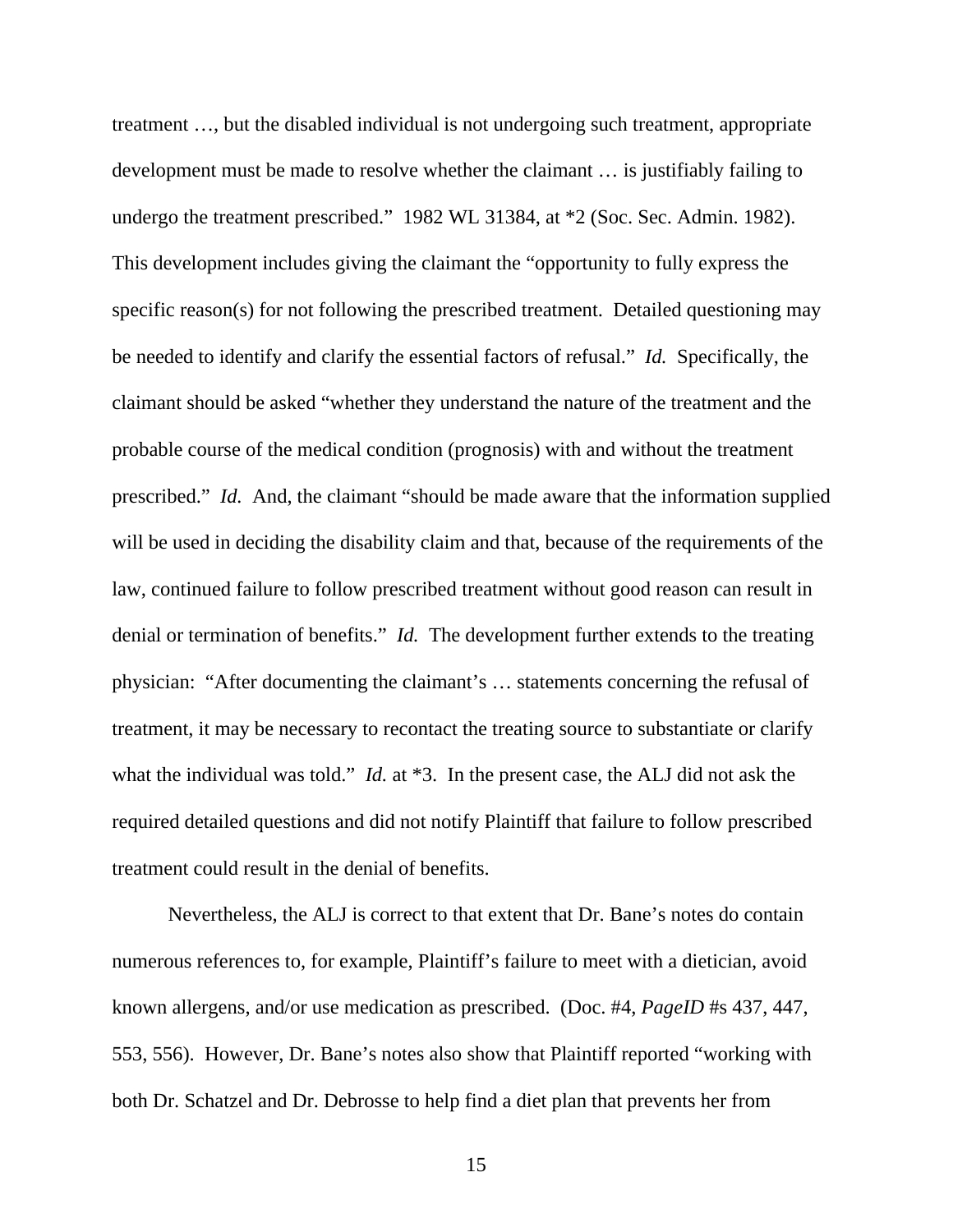flaring." *Id.* at 560. Dr. Bane also observes that Plaintiff is "allergic to innumerable foods as well as aeroallergens [and] …[s]he finds it very difficult to avoid all of [them] *despite diligence on her part*." *Id.* at 449 (emphasis added).

Plaintiff then returned to treatment with Dr. Balazs in October 2013. *Id.* at 472. Notably, the ALJ points to only one note of Dr. Balazs' indicating Plaintiff failed to follow prescribed treatment: "Even as late as December 2014, [Plaintiff's] dermatologist was reporting that [Plaintiff] had a rash on her forearms and neck but that she was not using the ointment prescribed for the rash because she was afraid of it." *Id.* at 85 (citing Ex. 12F/4 [*PageID* #615]). The ALJ is correct. But, a review of all of the treatment notes reveals that in June 2014, Plaintiff called because she was concerned about using Clobetasol because it "broke down [the] skin on [her] hands and burned." *Id.* at 643. She similarly reported to Dr. Bane that it "'tears down her hands' after 2 weeks of use." *Id.* at 553. Significantly, the ALJ fails to address that Dr. Balazs specifically stated in her opinion that Plaintiff "does everything I ask of her and she is very difficult to control regardless. She is more than willing to see other specialists to see if they can help—like Rheumatology and Allergy[—]but so far her skin condition is NOT well controlled." *Id.* at 528. The ALJ's selective reading of the record constitutes error. "[A] substantiality of evidence evaluation does not permit a selective reading of the record. 'Substantiality of the evidence must be based upon the record taken as a whole. Substantial evidence is not simply some evidence, or even a great deal of evidence. Rather, the substantiality of evidence must take into account whatever in the record fairly detracts from its weight.'" *Brooks v. Comm'r of Soc. Sec*., 531 F. App'x 636, 641 (6th Cir. 2013) (quoting, in part,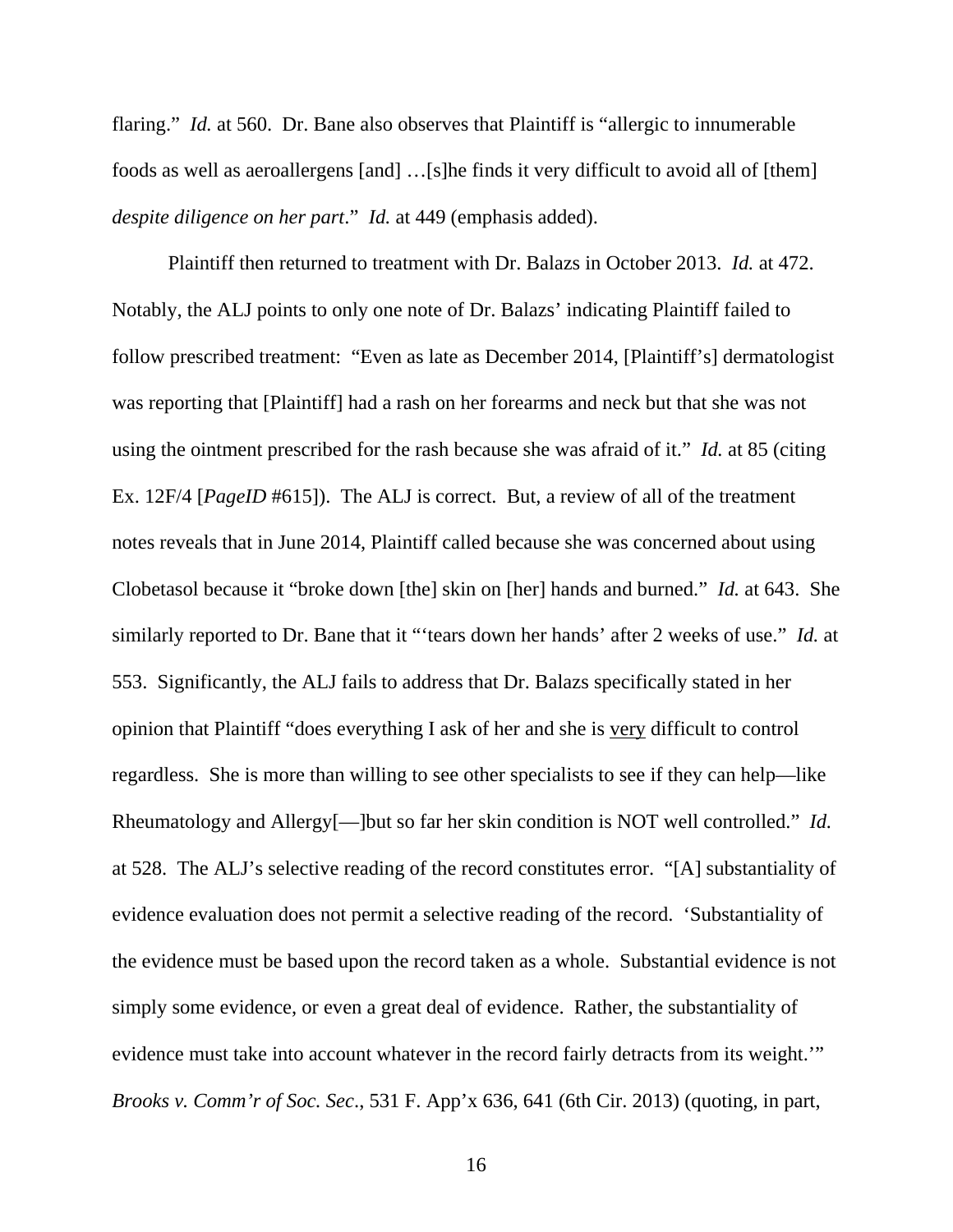*Garner v. Heckler,* 745 F.2d 383, 388 (6th Cir. 1984) (internal citations and quotation marks omitted)).

Thus, the reasons provided by ALJ Anschuetz do not constitute "good reasons" for discounting Dr. Balazs' opinions. "Because the reason-giving requirement exists to 'ensur[e] that each denied claimant receives fair process,' we have held that an ALJ's 'failure to follow the procedural requirement of identifying the reasons for discounting the opinions and for explaining precisely how those reasons affected the weight' given '*denotes a lack of substantial evidence,* even where the conclusion of the ALJ may be justified based upon the record.'" *Blakley,* 581 F.3d at 407 (quoting *Rogers,* 486 F.3d at 243); *see* Soc. Sec. R. 96-2p, 1996 WL 374188, at \*5 ("[T]he notice of the determination or decision must contain specific reasons for the weight given to the treating source's medical opinion ….").

Accordingly, for the above reasons, Plaintiff's Statement of Errors is well taken.<sup>2</sup>

## **B. Remand**

A remand is appropriate when the ALJ's decision is unsupported by substantial evidence or when the ALJ failed to follow the Administration's own regulations and that shortcoming prejudiced the plaintiff on the merits or deprived the plaintiff of a substantial right. *Bowen*, 478 F.3d at 746. Remand may be warranted when the ALJ failed to provide "good reasons" for rejecting a treating medical source's opinions, *see Wilson*, 378 F.3d at 545-47; failed to consider certain evidence, such as a treating source's

 $2^{2}$  In light of the above discussion, and the resulting need to remand this case, an in-depth analysis of Plaintiff's other challenges to the ALJ's decision is unwarranted.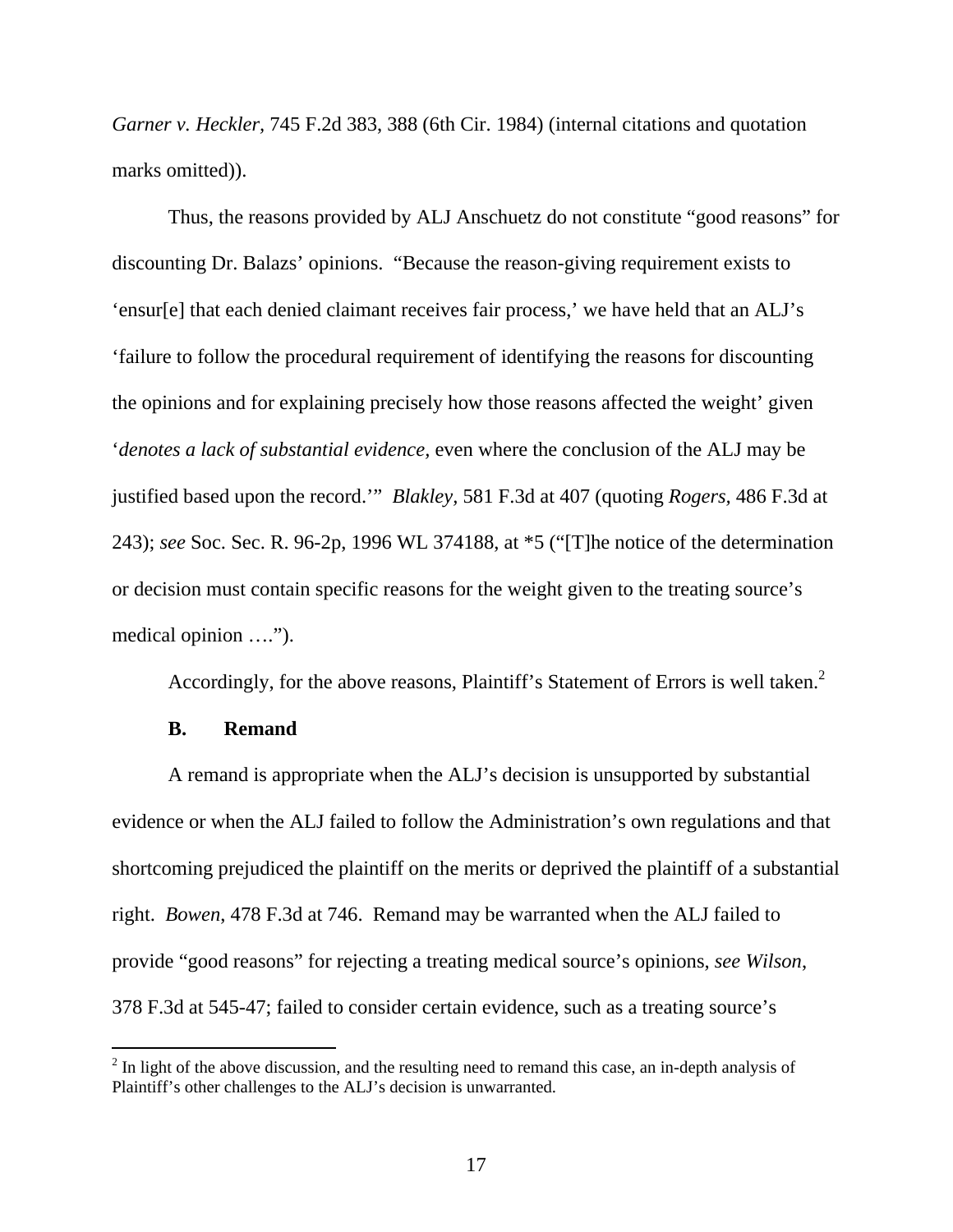opinions, *see Bowen*, 478 F.3d at 747-50; failed to consider the combined effect of the plaintiff's impairments, *see Gentry*, 741 F.3d at 725-26; or failed to provide specific reasons supported by substantial evidence for finding the plaintiff lacks credibility, *see Rogers*, 486 F.3d at 249.

Under sentence four of 42 U.S.C. § 405(g), the Court has authority to affirm, modify, or reverse the Commissioner's decision "with or without remanding the cause for rehearing." *Melkonyan v. Sullivan*, 501 U.S. 89, 99 (1991). Consequently, a remand under sentence four may result in the need for further proceedings or an immediate award of benefits. *E.g., Blakley*, 581 F.3d at 410; *Felisky v. Bowen*, 35 F.3d 1027, 1041 (6th Cir. 1994). The latter is warranted where the evidence of disability is overwhelming or where the evidence of disability is strong while contrary evidence is lacking. *Faucher v. Sec'y of Health & Human Servs.*, 17 F.3d 171, 176 (6th Cir. 1994).

A judicial award of benefits is unwarranted in the present case because the evidence of disability is not overwhelming and the evidence of disability is not strong while contrary evidence is lacking. However, Plaintiff is entitled to an Order remanding this case to the Social Security Administration pursuant to sentence four of § 405(g) due to the problems discussed above. On remand, the ALJ should be directed to evaluate the evidence of record, including the medical source opinions, under the applicable legal criteria mandated by the Commissioner's Regulations and Rulings and by case law; and to evaluate Plaintiff's disability claim under the required five-step sequential analysis to determine anew whether she was under a disability and whether her application for Disability Insurance Benefits should be granted.